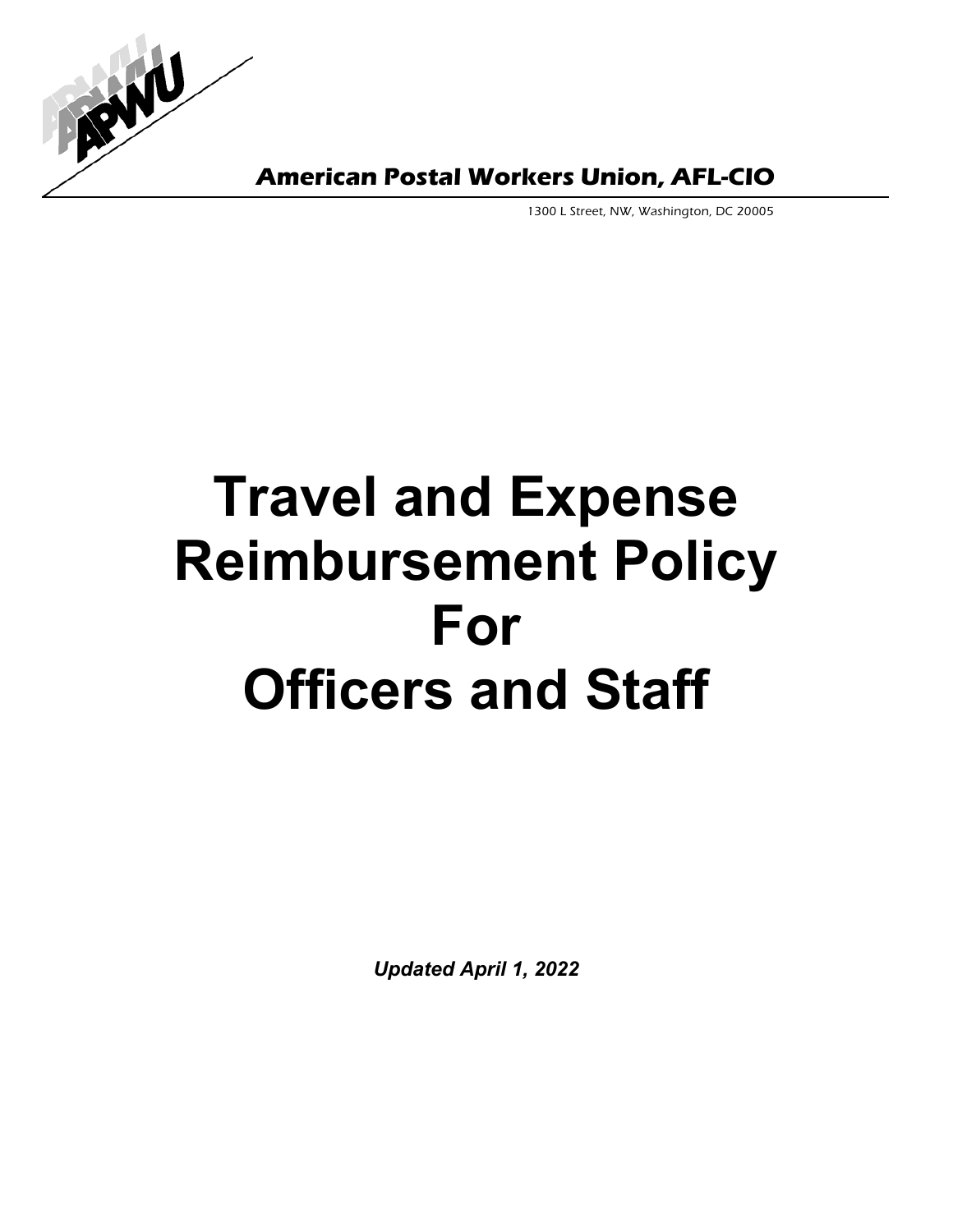# *Table of Contents*

| Section 2.05 Ground Transportation - For Business Purposes7 |
|-------------------------------------------------------------|
|                                                             |
|                                                             |
|                                                             |
|                                                             |
|                                                             |
|                                                             |
|                                                             |
|                                                             |
|                                                             |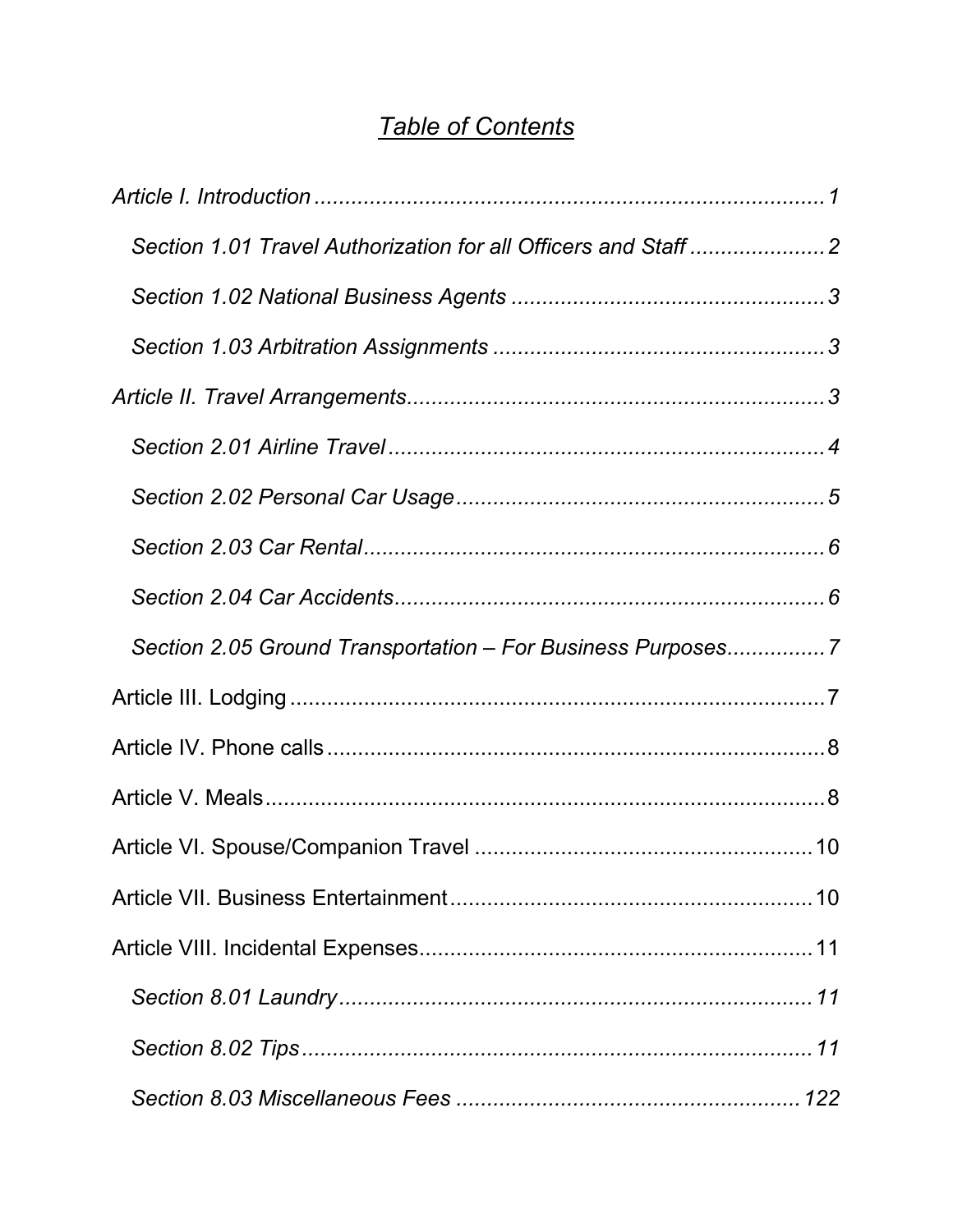## <span id="page-2-0"></span>**Article I. Introduction**

It is the responsibility of each APWU officer and staff member (staff refers to Senior Staff, Professional Staff, Guild Staff and OPEIU) to know and to comply with the *Expense Reimbursement Policy for Officers and Staff* of the American Postal Workers Union, AFL-CIO (APWU).

This expense reimbursement policy is an Internal Revenue Service (IRS) defined 'accountable plan' implemented to reimburse APWU officers and staff for the entire amount of their actual business expenses within the limits defined below. This system relieves APWU officers and staff of the burden of reporting income and justifying their travel expenses on their personal income tax returns.

Reimbursement of expenses also falls under the jurisdiction of the Department of Labor (DOL). To comply with both the DOL and the IRS rules and regulations, the *APWU Expense Reimbursement Policy* requires detailed receipts and complete documentation *(*who, what, when, where, and why*)* be submitted for all reimbursable expenses.

Reimbursement of expenses will be paid only upon completion of travel. A separate expense voucher must be submitted for each assignment. Expense vouchers should be submitted within thirty (30) days of the expense being incurred.

Upon completion of the Expense Voucher, the summary sheet, voucher, mileage log and receipts should be printed, signed where appropriate, scanned into a PDF format and emailed to [expensevouchers@apwu.org.](mailto:expensevouchers@apwu.org) You will maintain all your original documentation including receipts and make them available upon request, if deemed necessary.

APWU assumes no obligation to reimburse officers and staff for expenses that are not in compliance with these policies. The Accounting Department will audit expenses to ensure proper original documentation and approvals are attached.

[*EP:yc/opeiu #2/afl-cio*]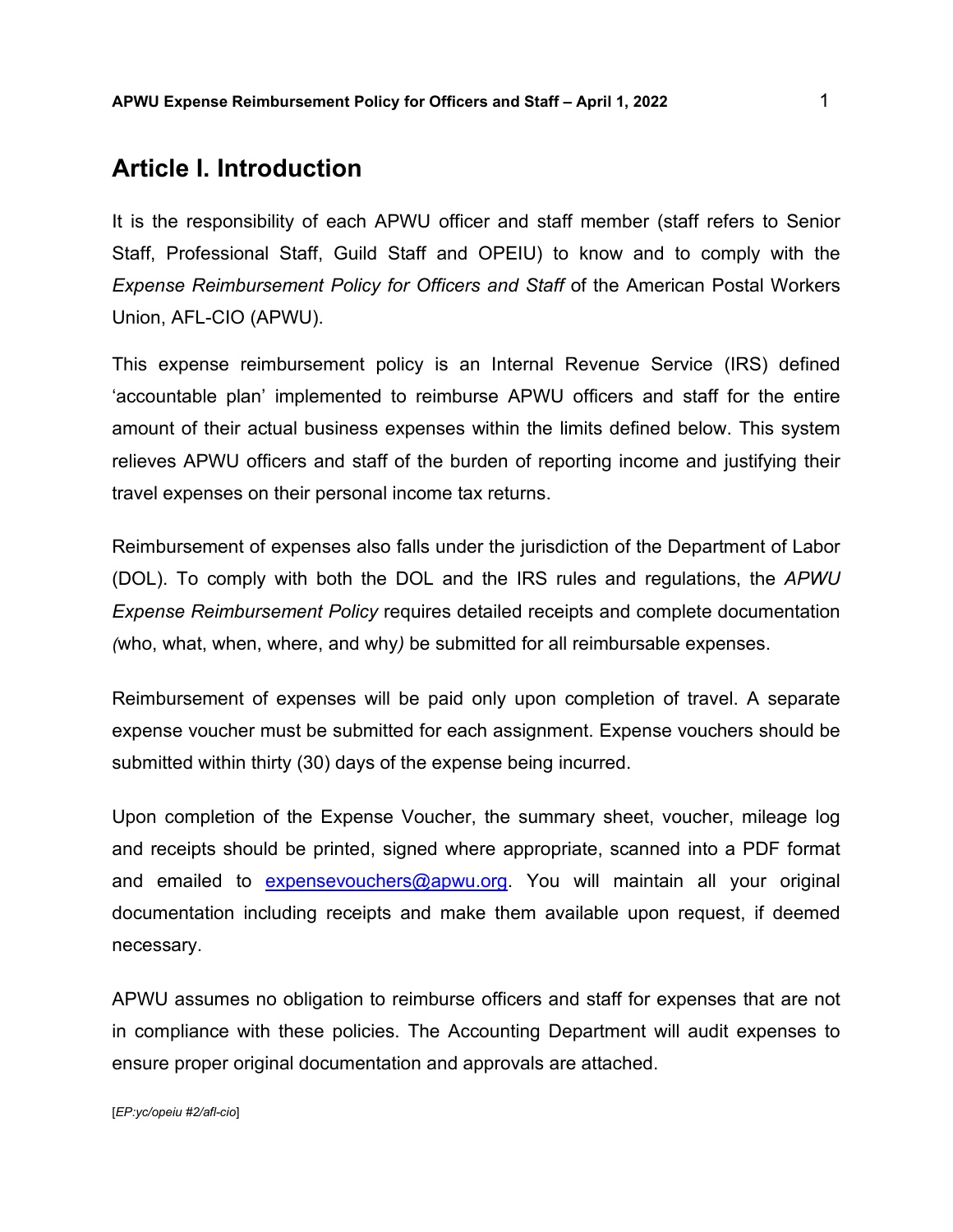#### **APWU Expense Reimbursement Policy for Officers and Staff – April 1, 2022** 2

Expenses that are not specifically covered by this policy require the individual to contact the Authorizing Officer before incurring the expense to ensure proper approval and reporting requirements are met*.*

The Accounting Department will follow up directly with the officers and staff if there are any issues regarding approvals and documentation and/or if there are any audit exceptions greater than \$50.

APWU reserves the right to require officers and staff to reimburse the Union promptly for errors in expense reimbursement or prepaid travel cost not reconciled to an expense voucher. The Accounting Department will promptly correct any mistakes in the officer's or staff member's favor.

Please note that while some expenses may be reimbursable, under IRS/LM-2 regulations, the reimbursement may be construed as "taxable income" to the employee. The officer or staff member will be liable for these taxes.

#### <span id="page-3-0"></span>**Section 1.01** *Travel Authorization for all Officers and Staff*

It is the policy of APWU that all assignments and trips must be authorized in advance. All travel assignments must be entered into the Travel Authorization System (TAS) database by the office of the Secretary-Treasurer prior to the assignment. The following information is necessary to complete the authorization:

- A. The dates of the assignment.
- B. The purpose and location of the assignment. (*For example: "Missouri State Convention, Kansas City, MO"*)
- C. If a rental car is necessary.
- D. If the services of CCS Limo are necessary.
- E. If the hotel room will be on a master account. If so, the name of the hotel.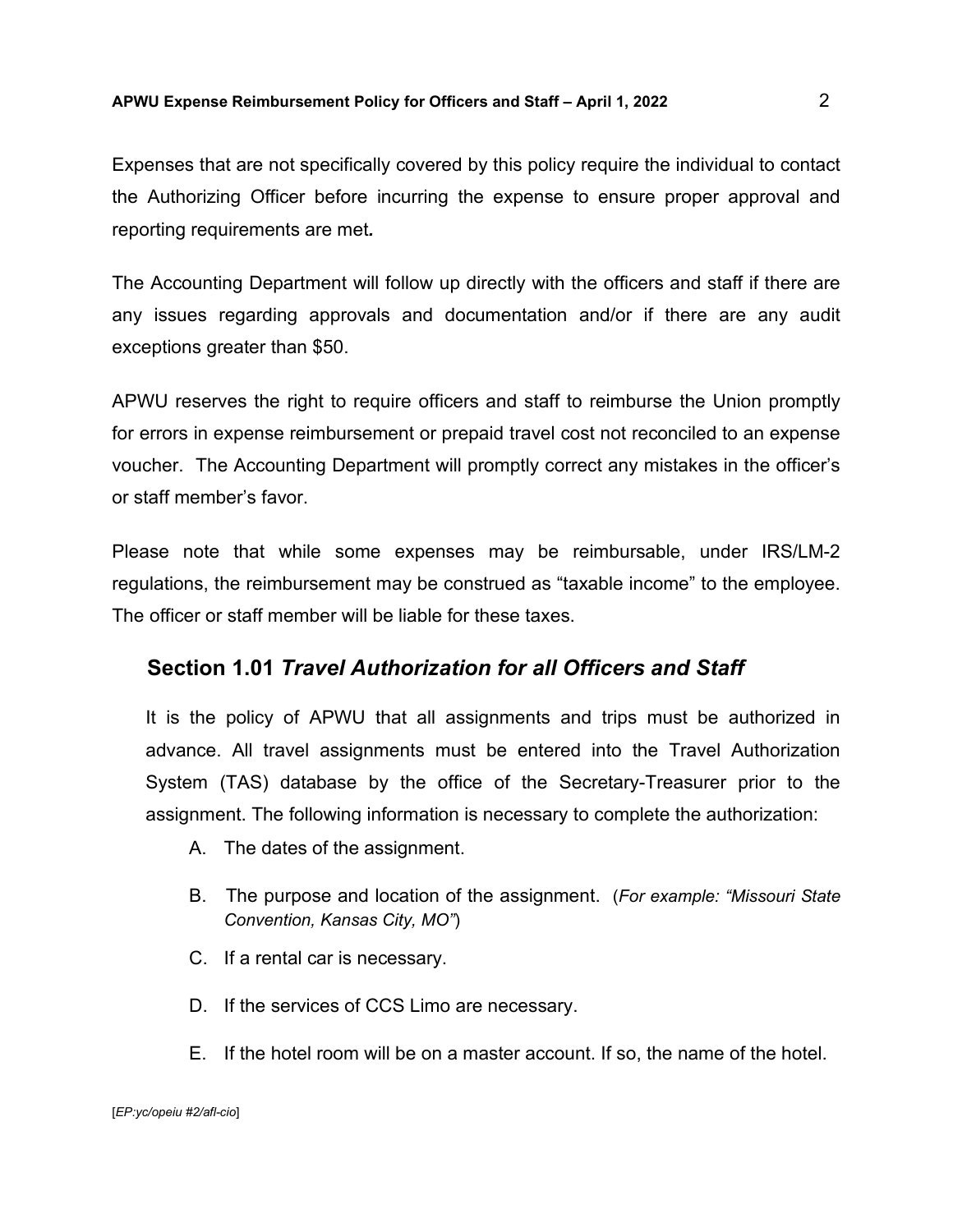#### <span id="page-4-0"></span>**Section 1.02** *National Business Agents*

National Business Agents' (NBA's) authorized expenses will be limited to the geographic area of their elected position. Exceptions will be national, divisional or other special assignments, which require prior approval by the President or other appropriate Authorizing Officer.

Please note, all requests for NBA's to participate in Local or State labormanagement meetings, social functions and seminars are to be submitted in writing thirty (30) days in advance to the appropriate Regional Coordinator, by the requesting Local or State affiliate.

#### <span id="page-4-1"></span>**Section 1.03** *Arbitration Assignments*

All arbitration cancellations requiring the APWU to pay full or partial fees are to be noted by checking the appropriate box on the expense voucher (cancellation of assignment) when submitting expenses with a brief explanation of the circumstances requiring the cancellation.

National Business Agents incurring arbitration cancellation expenses are required to submit a written reason for the cancellation, including any costs of witnesses therein, to their Regional Coordinator for submission to the Accounting Department.

## <span id="page-4-2"></span>*Article II. Travel Arrangements*

Officers and staff will be reimbursed for approved transportation expenses incurred as a result of an assignment. Taking time into consideration, the most economical and reasonable form of transportation is to be utilized. Officers will submit a request for a Travel Authorization (TA) in advance of all travel to the Secretary-Treasurer's office to be entered into the system by the Travel Assistant. If travel is secured by any means, officers are responsible for checking with the Travel Assistant in advance of securing their travel, to obtain the most economical prices.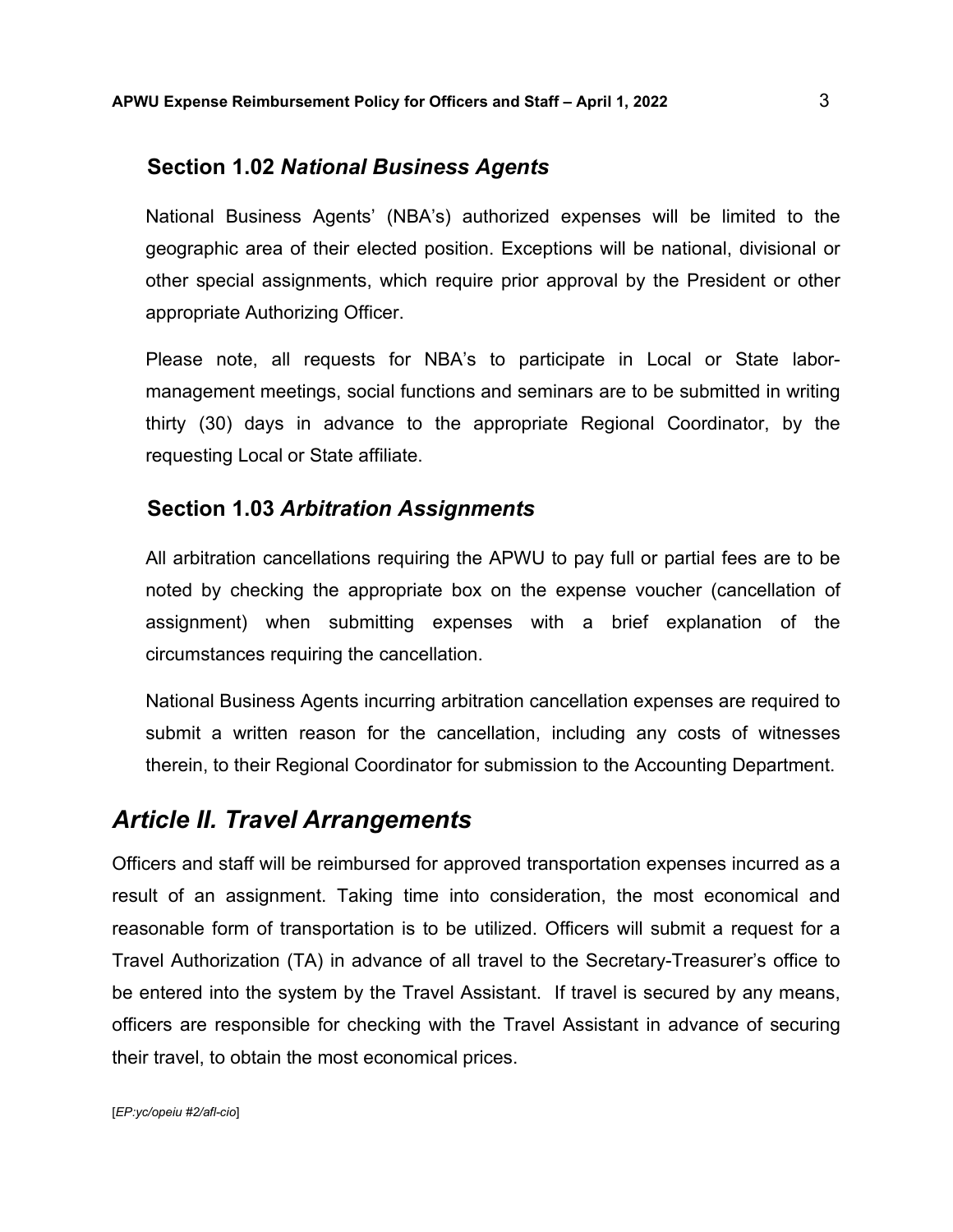You are encouraged to make your airline, rail, car rental, and hotel reservations, as applicable, through our Travel Desk and/or the individual traveling (or his/her secretary) can call the Travel Assistant to make the reservation(s) and give the Travel Assistant the purpose of travel. The Travel Assistant will contact the Secretary-Treasurer's office for authorization to complete the transaction and upon approval will enter the Travel Authorization (TA) into the system.

#### <span id="page-5-0"></span>**Section 2.01** *Airline Travel*

Airfare purchases require complete receipt documentation, including itinerary and airline ticket number**.** Airline tickets will be reimbursed by the Union based on the non-refundable, fourteen (14) day advance airfare rate, when available. Consistent last-minute bookings will be brought to the attention of the Secretary-Treasurer's office. Flight insurance is not a business expense and will not be reimbursed.

Acknowledging that many officers/staff travel a great deal for the APWU, it is the current policy of the APWU that accrued frequent flyer miles are for the possession, benefit and use of the officer/staff for personal travel. However, officers/staff may not book a preferred airline for business travel to acquire frequent flyer miles on a specific carrier if the cost to the APWU will be greater than the lowest available fare on another airline.

Occasionally, assignments are postponed or canceled. If this should happen after having purchased a non-refundable airline ticket utilizing a personal credit card, notify the airline as soon as possible. Remember, airline tickets have a monetary value and may be used for possible credit or exchange towards the purchase of another ticket. *The specified period of time for use is determined by each airline and can vary from six (6) months to one (1) year.* APWU will not reimburse the cost of unused tickets. To avoid these charges to personal credit cards, tickets should be purchased on the APWU Account with **Metropolitan Travel. (800-662-6363)**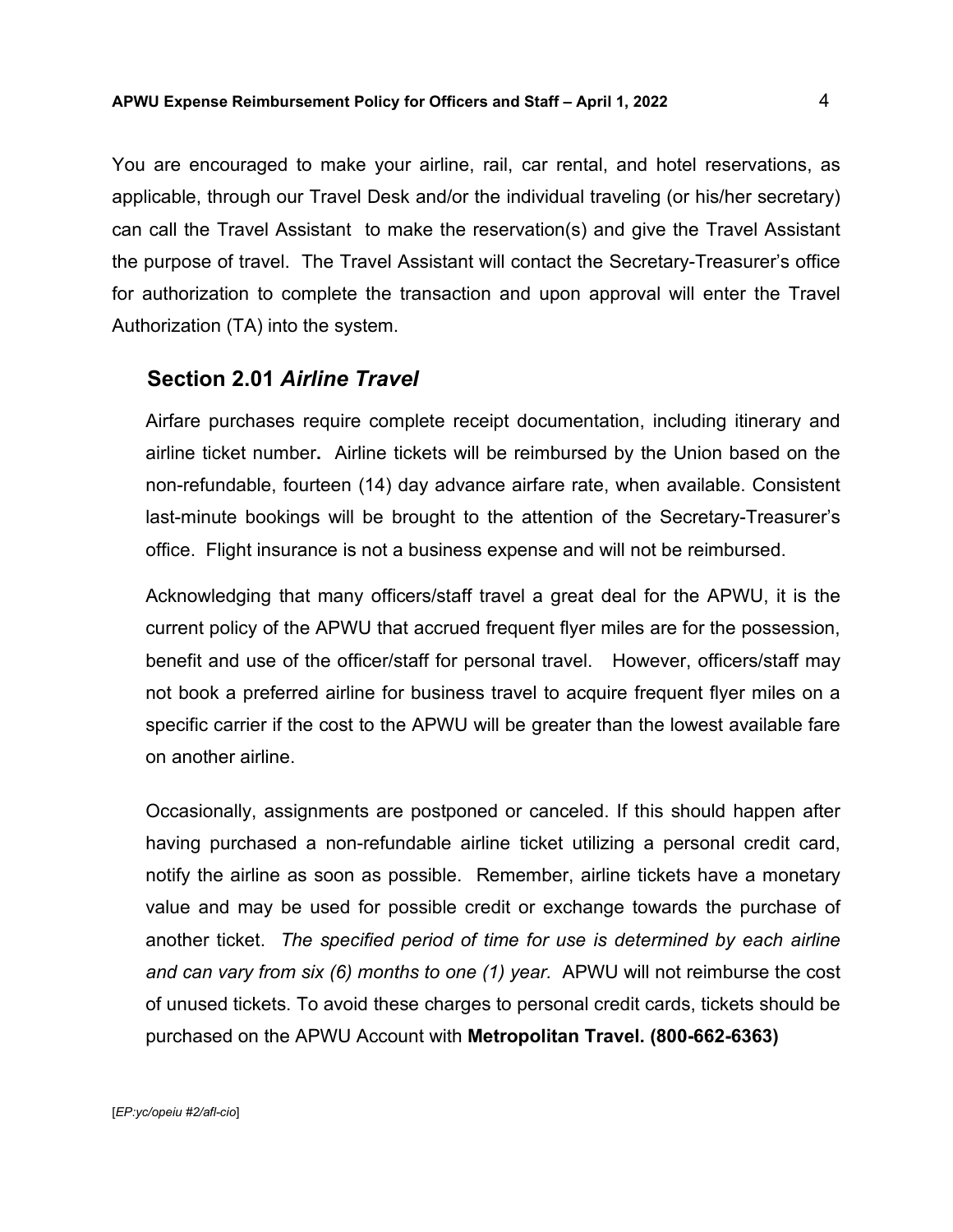#### **APWU Expense Reimbursement Policy for Officers and Staff – April 1, 2022** 5

Additional ticket fares or change fees incurred for personal reasons while on approved travel will not be reimbursed unless authorized by the APWU National President. Even if personal travel is authorized, the change fee is owed by the officer or staff member. Changing fees for business reasons require receipt and explanation.

Resident officers and staff are required to originate travel to and from the Washington D.C. area. Exceptions to this rule (e.g., traveling in conjunction with annual leave or on another assignment) must be approved in advance by the APWU National Secretary-Treasurer.

*\*For Officers Only:* Purchase of airline tickets other than coach class will be handled on a case by case basis and must be approved in advance by either the APWU National President or Secretary-Treasurer.

#### <span id="page-6-0"></span>**Section 2.02** *Personal Car Usage*

You are allowed at the current IRS mileage rate *(rate subject to change and is not applicable for moving expenses)*, when traveling by personal vehicle. All officers using a personal vehicle are to notify their automobile insurance company of the business use of the vehicle.

When requesting reimbursement of mileage, individuals must provide documentation identifying the departure and arrival location, including the complete address, as well as the dates of travel and the number of miles driven, as per DOL requirements. (The mileage log must be completed, signed and attached to the voucher in order to be reimbursed for mileage.)

Mileage expenses submitted from your home to your first assignment location are reimbursable. The mileage expense for assignments originating from and returning to your office is also reimbursable.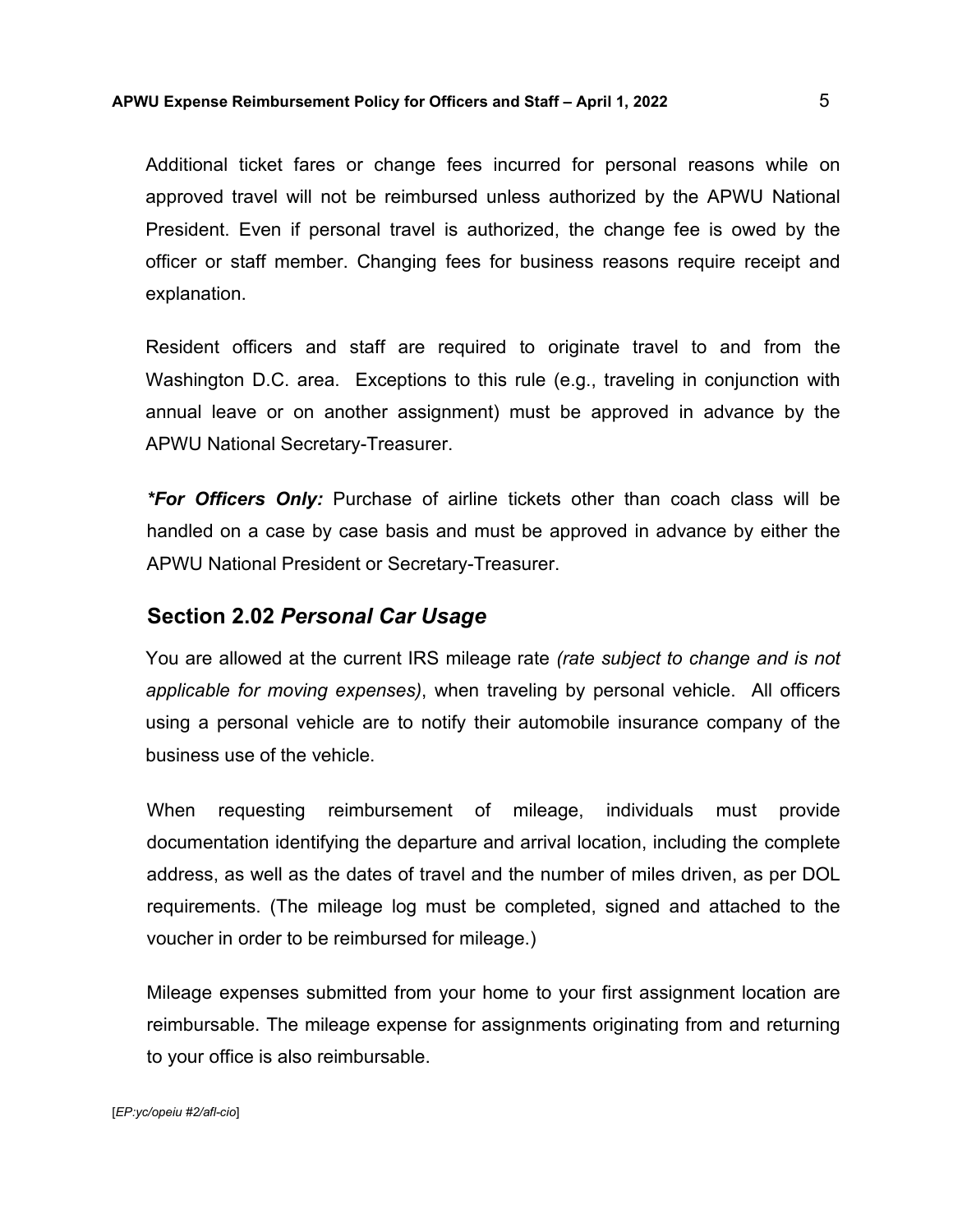When requesting reimbursement for electronic toll payments, submit a copy of your toll statement. Reimbursement will be made with confirmation of assignment dates. Tolls paid by other means require receipts for reimbursement.

#### <span id="page-7-0"></span>**Section 2.03** *Car Rental*

All car rental expenses must be authorized in advance by the appropriate Authorizing Officer and included in the Travel Authorization System before reimbursement can be made. It is the policy of the APWU for officers/staff to secure full size rental cars, or smaller. Exceptions must be approved by the Secretary-Treasurer. Upgrades must be waived if there is an additional cost.

Cars must be rented in the name of APWU and then your name. The APWU's automobile insurance policy provides necessary coverage. **Do not agree to pay any additional insurance fees for a rental car, as typically offered by the rental agency at its service desk.** If you do accept the additional coverage, you will be expected to absorb the cost of such coverage.

The paid receipt from the car rental company is required to be submitted for reimbursement. Reimbursement will be paid only for the actual days of your assignment. Rentals picked up and dropped off at a different location, which incurs a drop fee, must be approved in advance by the Authorizing Officer.

It is standard procedure to return the rental car with a full tank of gasoline. Although car rental agencies provide an option for pre-payment of gasoline, you may not take the prepaid gas option. Submit receipts for gas replenishment with your Expense Voucher.

#### <span id="page-7-1"></span>**Section 2.04** *Car Accidents*

In the case of a car accident while on assignment, the officer or staff member is to immediately take the following actions: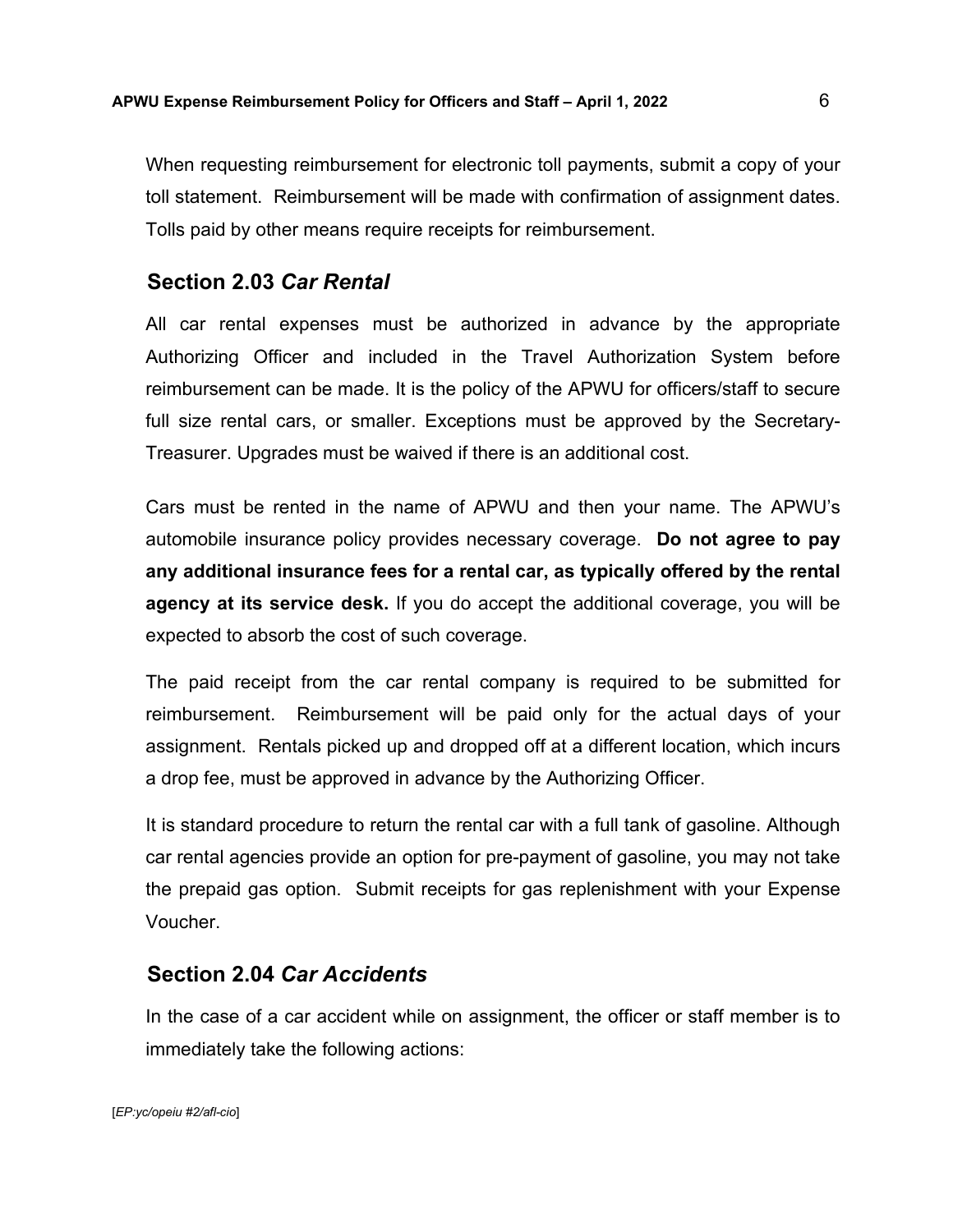- 1. Contact Rental Car Company
- 2. Contact Local Authorities, as required
- 3. Contact Human Resources at (202) 842-4205

## <span id="page-8-0"></span>**Section 2.05** *Ground Transportation – For Business Purposes Only*

Additional transportation expenses, such as taxi charges and/or transportation to and from airports, will be reimbursed*. However, these charges must be fully receipted.* Receipts for taxis must include date, origin and destination, and will be reimbursed for business purposes only (e.g. Hotel to Airport, location of business meetings).

APWU utilizes the services of CCS Limo for ground transportation in the Washington, DC area. Fees for services with CCS Limo are billed to a master account. **Gratuity is included on the bill and additional tips will not be reimbursed.**

If CCS Limo is going to be used, this must be marked on the travel authorization and be submitted before travel occurs. [CCS Limo's telephone number is **(888) 881- 4443.]**

# <span id="page-8-1"></span>*Article III. Lodging*

The cost of your hotel room and tax are reimbursable in full for assignments that are at least fifty (50) or more miles from the office unless approved in advance by the APWU National Secretary-Treasurer.

In the event you are utilizing the hotel master account, obtain a copy of your hotel folio at check-out with a zero balance and attach the bill to your expense voucher. Hotel master accounts are for room and tax purposes only. APWU will not reimburse for any pay TV services or movies.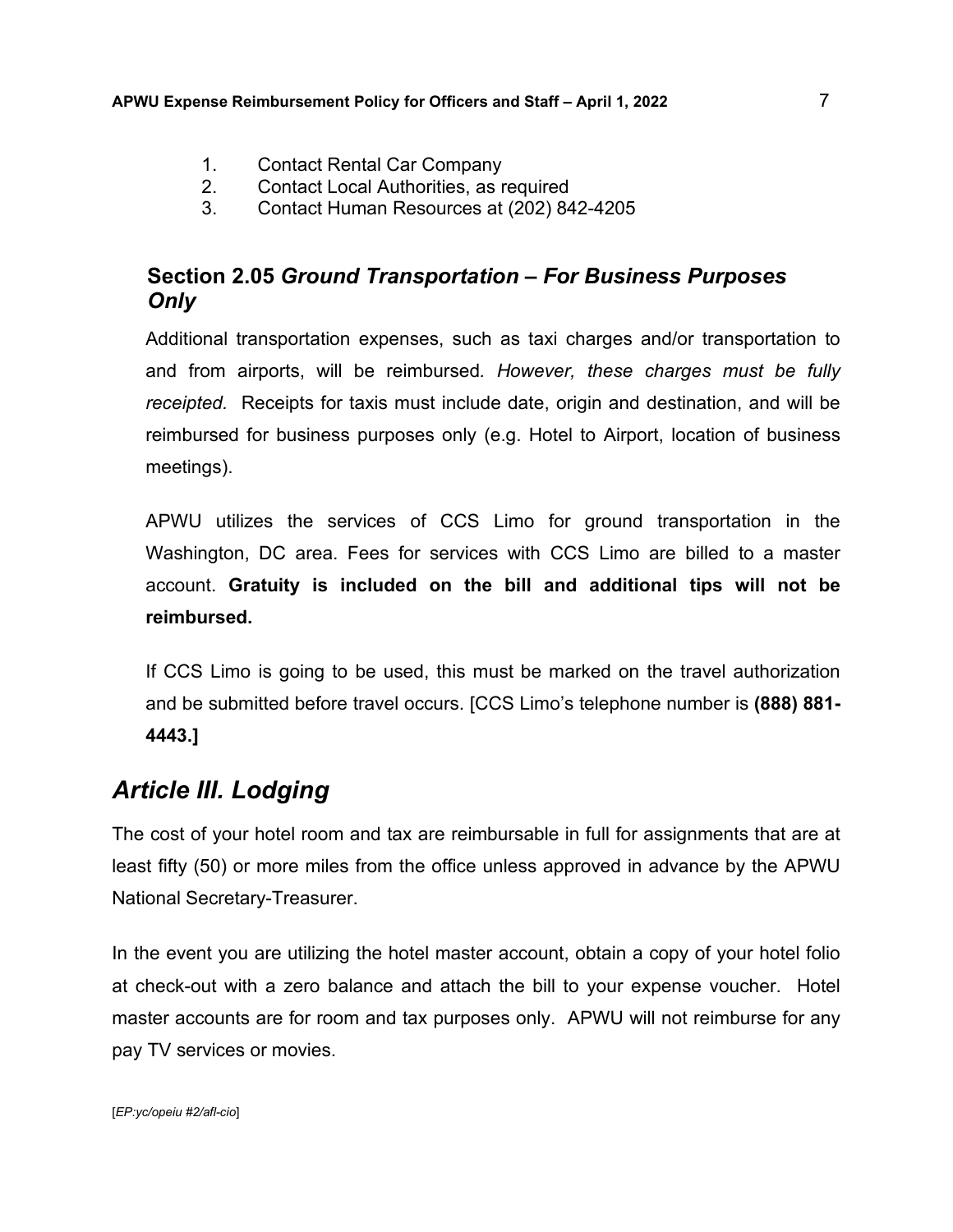## <span id="page-9-0"></span>*Article IV. Phone calls*

All calls while traveling are to be placed on your APWU issued cell phone.

## <span id="page-9-1"></span>*Article V. Meals*

If you are on an out-of-town assignment, officers are allowed up to \$120.00 per day, senior staff and Guild \$80.00 per day, OPEIU \$70.00 per day, for meals and incidental expenses. *Incidental expenses do not include personal items.* Per Diem does not cover meal expenses incurred in the city of origin (hometown).

**Note: Tips are part of your per diem**. Tips for meals should not exceed twenty percent (20%) before taxes and must be listed on the meal receipt.

Your total per diem allowance is determined by the number of hotel nights plus one travel day. *For example, if an officer's assignment requires an overnight stay in a hotel, he/she will be allowed one day per diem plus per diem for one travel day (ex: 1 night + 1 travel day = 2 days per diem at \$120.00 per day, or \$240.00).*

Only meals for which you have acceptable itemized receipts will be reimbursed.

Meals for \$15.00 or more are to be purchased with a credit card. When applying for reimbursement both the credit card receipt and the accompanying itemized receipt for the meal must be submitted. The itemized receipt is to provide the date, establishment name, location and food/drinks purchased. If the meal is charged to your hotel room then an itemized receipt should be attached to the hotel bill. If an itemized receipt cannot be obtained, then a written explanation detailing the reason why must be included with the voucher.

For meals of \$15.00 or more not charged to a credit card, an explanation must be provided detailing the reason for not using a credit card. An itemized cash receipt (as defined above) for a meal expense less than \$15.00 is acceptable.

[*EP:yc/opeiu #2/afl-cio*]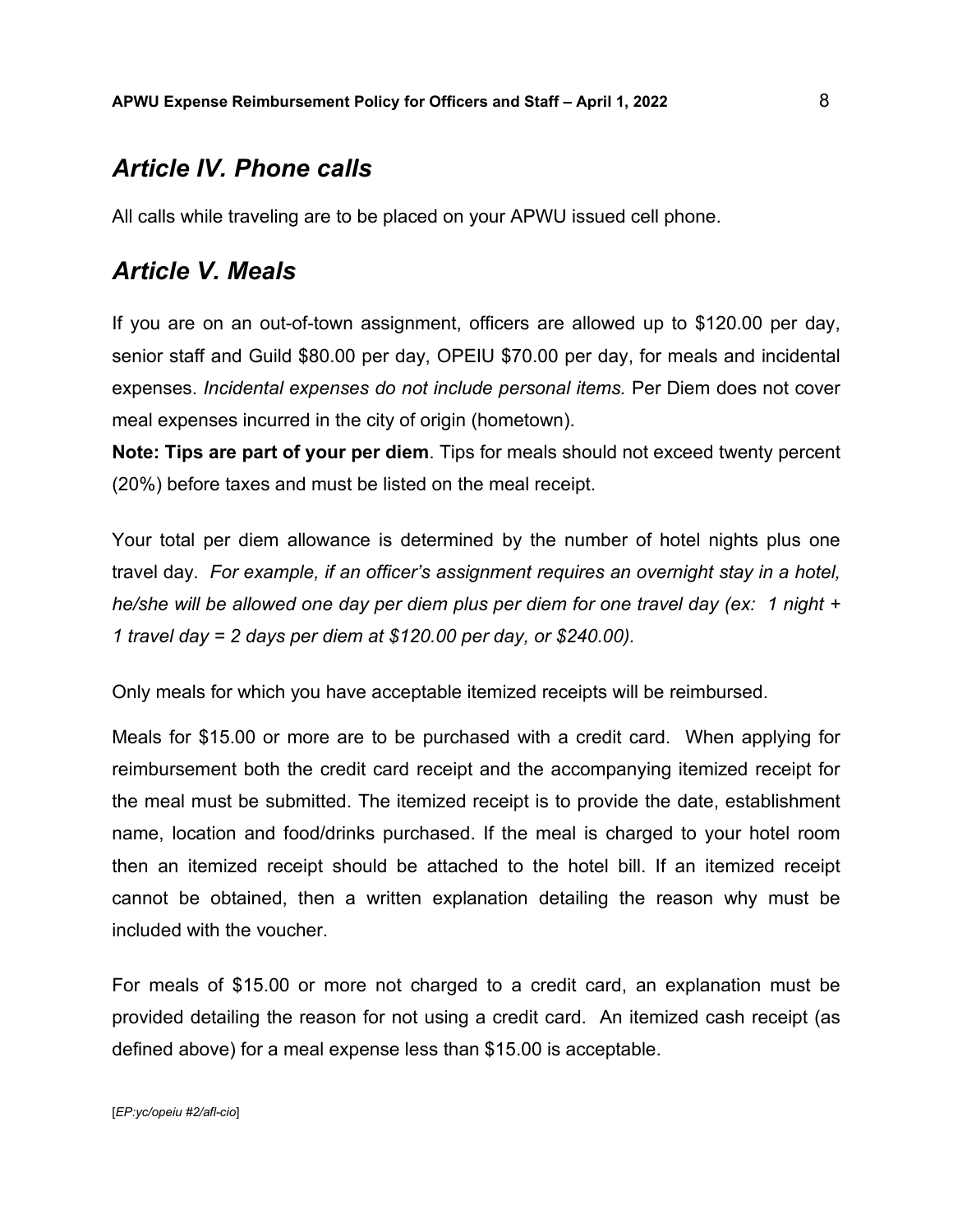#### **APWU Expense Reimbursement Policy for Officers and Staff – April 1, 2022** 9

Generic/blank meal receipts will not normally be accepted as documentation of a meal expense. In rare instances, a generic receipt may be the only receipt available. Should this happen, the name of the restaurant must be included along with either the address or telephone number of the establishment. An explanation must be included as to why a credit card could not be used or why an itemized receipt could not be obtained. The reimbursement of meal expenses supported by generic receipts is subject to review and approval by the APWU National Secretary-Treasurer.

Expenses submitted in excess of the maximum allowable per diem will be deducted automatically from your expense total. If there are mitigating circumstances that caused you to exceed the allowable total, indicate them on your expense voucher for the APWU National Secretary-Treasurer's consideration.

Any assignment within a one-way local commuting distance of fifty (50) miles [or 100 miles round trip] is considered 'in town' by both the IRS and APWU. Meal expenses submitted on 'in town' assignments are **not** considered business expenses, unless it is a business entertainment meal (see Article VII. *BUSINESS* ENTERTAINMENT below).

Under the Labor-Management Reporting and Disclosure Act of 1959, as amended (LMRDA), meals are allowed for the benefit of the assigned officers and staff, and not for personal benefit.

APWU will not reimburse receipts for alcoholic beverages that do not include accompanying meal service or for alcoholic beverages that are not in proportion to the meal service.

Furthermore, alcoholic beverages purchased from retail stores are not reimbursable, unless approved by the APWU National Secretary-Treasurer, for business entertainment and hospitality.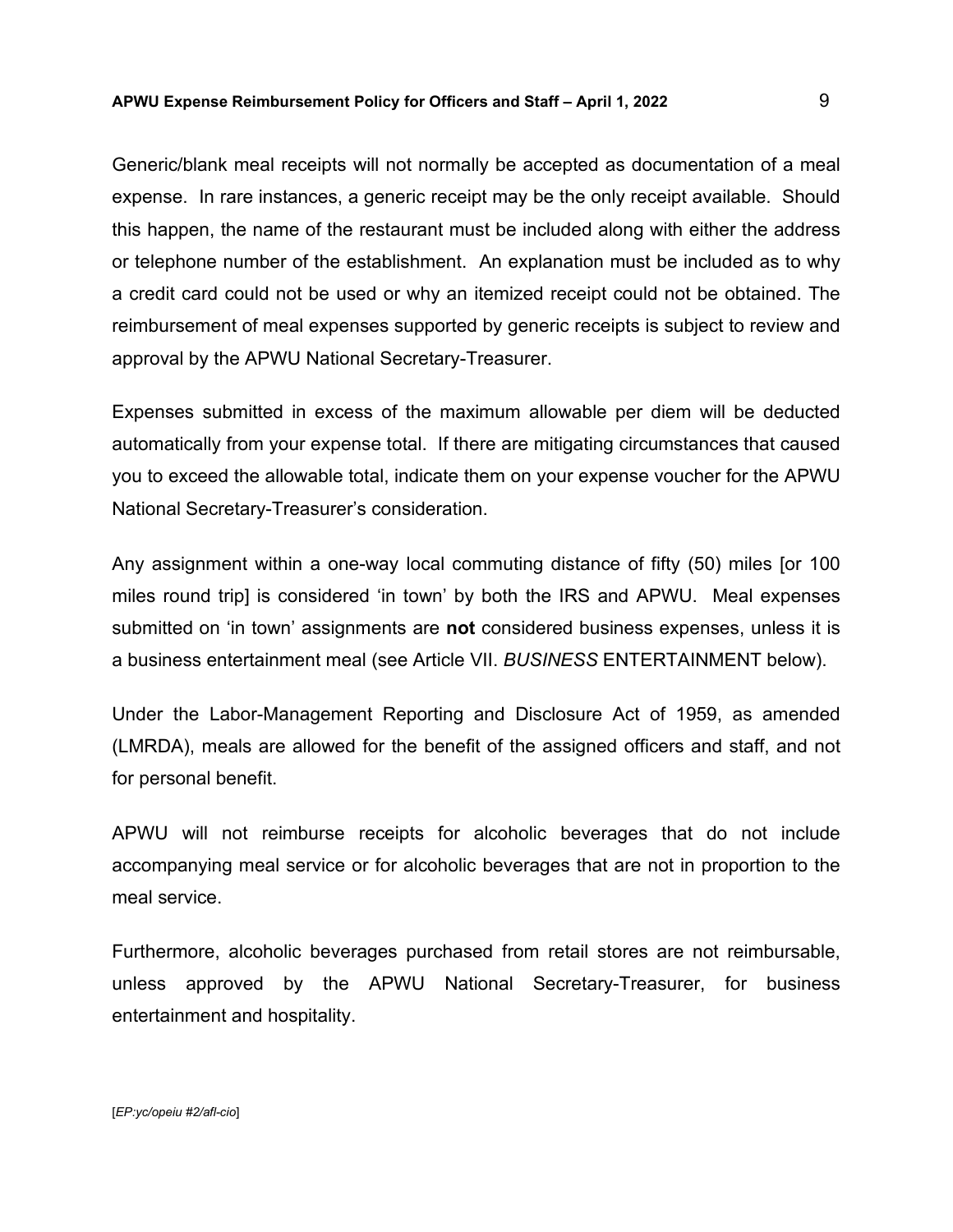# <span id="page-11-0"></span>**Article VI. Spouse/Companion Travel**

When a National Officer is on approved travel to a nationwide meeting sponsored by the National Union or to a meeting of a national or international body with which the APWU is affiliated, APWU will reimburse the following expenses:

- A. Additional lodging fees when staying in the same room as the National Officer.
- B. Meals, which are included in the Officer's per diem allowance.

Reimbursement for the above expenses is taxable income and is not deductible per the IRS.

Airfare or other transportation expenses incurred because of the travel of the spouse or companion remain the obligation of the National Officer.

## <span id="page-11-1"></span>**Article VII. Business Entertainment**

An expense is considered "business entertainment" on those occasions when the purchase of another person's meal will result in a benefit to APWU. Business entertainment expenses are not considered part of your total per diem allowance, but they do require approval by the Authorizing Officer. Business meal expenses will be approved only within the allotted officer per diem for the period of the assignment plus \$100.00 for business meal expenses over the period of the assignment, if necessary. (Example: Officer has a 3-day assignment with authorized per diem of \$120.00 per day plus an additional \$100.00.

Business meal expense and officer per diem may not exceed \$460.00 for the three-day assignment). Expenses must be documented. The business meal restrictions will not apply to authorized in town expenses. Unusual circumstances will be reviewed by the APWU National Secretary-Treasurer.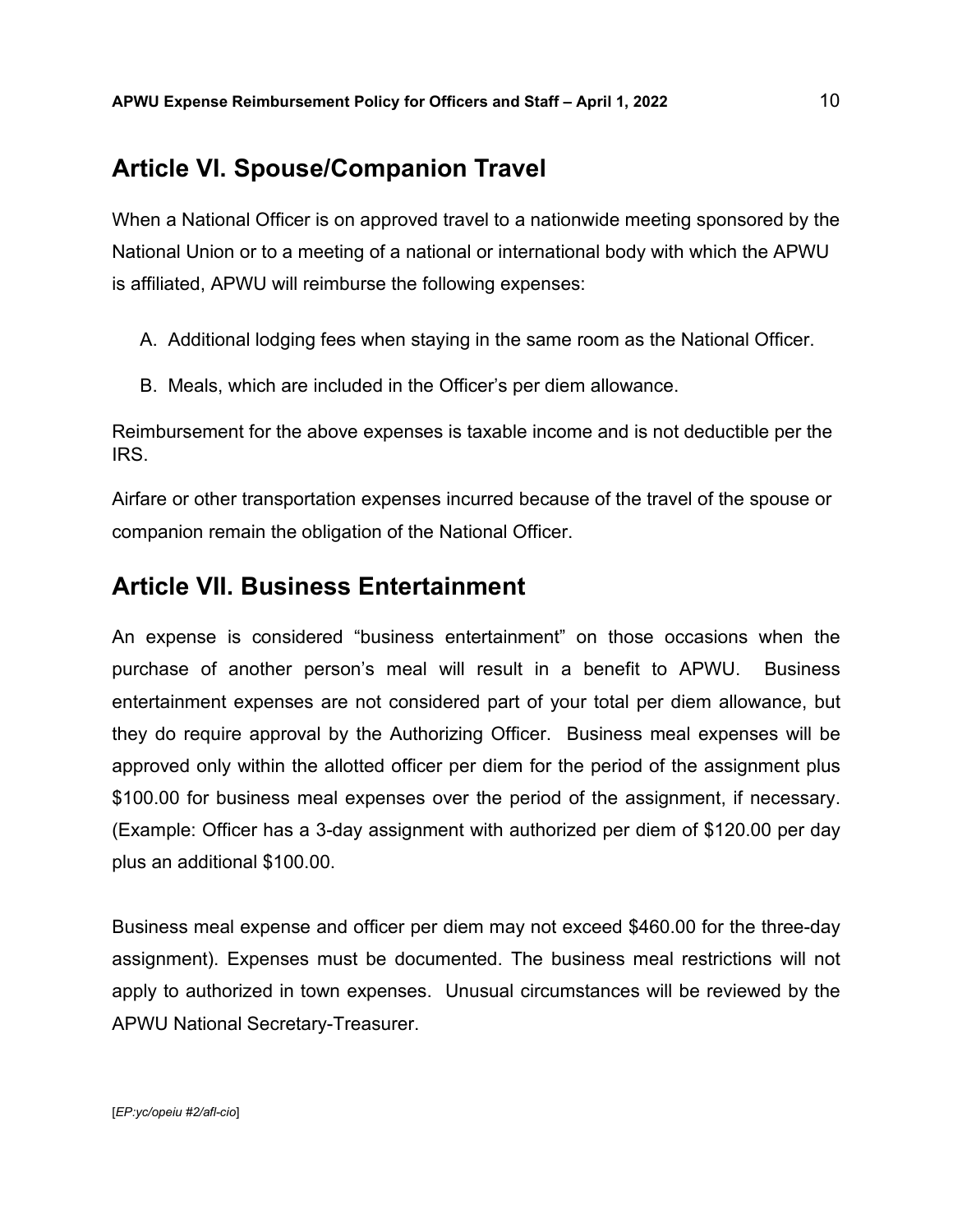To be reimbursed for "business entertainment," you are required to list Who, What, When, Where and Why, as well as the following information: (A) full name, address, and phone number; (B) location; (C) the date, if the information is not listed on the original receipt; (D) summary of the business discussed; and (E) name of each person.

# <span id="page-12-0"></span>**Article VIII. Incidental Expenses**

### <span id="page-12-1"></span>**Section 8.01** *Laundry*

Laundry charges are reimbursable with acceptable receipts only on assignments of five (5) or more continuous nights and are not considered part of your per diem total. For any trip less than five (5) nights, laundry charges will be deducted from your per diem, if submitted.

## <span id="page-12-2"></span>**Section 8.02** *Tips*

Reasonable tips for housekeepers, bell service, sky caps, cabs, etc. are reimbursable and are included in the allowable per diem total.

- a) Bellhop/Sky Cap SUGGESTED TIP: \$5 per bag.
- *b)* Housekeeper SUGGESTED TIP: \$4 per day in a moderate hotel, \$6 to \$8 per day in a deluxe hotel. (Tipping daily rather than when you check out ensures that the tip will go to the specific person who cleaned your room.) *Be aware that some hotels charge your room directly for housekeeping.*
- c) Valet SUGGESTED TIP: \$5 per handoff.
- d) Room Service Waiter SUGGESTED TIP: Twenty percent (20%) of the total charge before taxes. (Check the bill to see if gratuity has already been included, but do not confuse this tip with a delivery charge.)
- e) Transportation tips such as United Transportation: **Gratuity is generally included on the bill.** *Additional tips will not be reimbursed.*